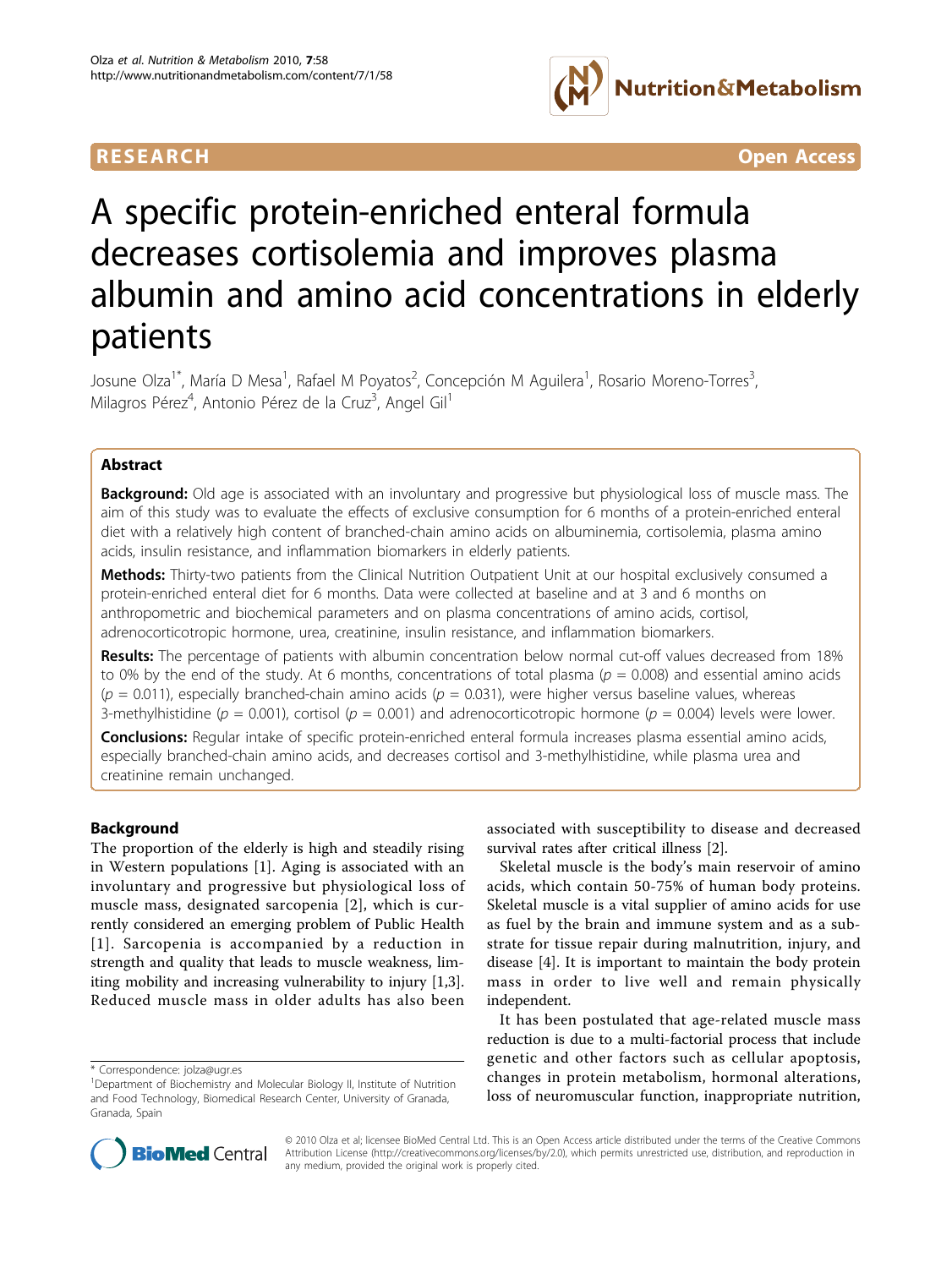lack of regular physical activity, and diseases or their sequelae [[5](#page-7-0)]. The mechanisms underlying the loss of skeletal muscle are not clear but can be linked to a preceding disruption in the regulation of muscle protein turnover, specifically to an imbalance between protein synthesis and breakdown [[6](#page-7-0)]. It has been demonstrated that the combination of prolonged inactivity and hypercortisolemia increases muscle protein catabolism and reduces muscle protein synthesis, even when substrates are available [[6\]](#page-7-0). Likewise, hypercortisolemia has been observed in hypoalbuminemic individuals [[7\]](#page-7-0). Albumin is a good marker of protein malnutrition, and lower concentrations are commonly observed in older subjects and have been associated with poor health outcomes and mortality [\[8](#page-7-0)].

Inflammatory cytokines such as interleukin (IL)-6 and tumor necrosis factor alpha (TNF- $\alpha$ ) contribute, together with a reduced concentration of growth factors, to the development of sarcopenia [\[1](#page-6-0)]. Insulin resistance (IR) is also implicated in sarcopenia and is frequently observed in elderly subjects, although it is mostly associated with obesity and, recently, with sarcopenic obesity [\[9](#page-7-0)].

Co-ingestion of protein and leucine stimulates muscle protein synthesis rates to the same extent in young and elderly lean men [[10\]](#page-7-0), and the intake of nutrients and proteins affects the albumin synthesis rate in humans [[11\]](#page-7-0). Ingestion of 15 g/d of whey protein, containing 6.5 g of essential amino acids (EAA), has been reported to be strongly anabolic to skeletal muscle in healthy older individuals [[12](#page-7-0)]. Enteral nutrition (EN) formulas are prescribed to elderly patients, when it is necessary, as an exclusive diet or in combination with other foods to achieve recommended dietary intakes. With this background, the aim of this study was to evaluate the effect of a six-month exclusive protein-enriched enteral diet with a relatively high content of branched-chain amino acids (BCAA) and other essential amino acids on albuminemia, cortisolemia, plasma amino acids, IR, and inflammation biomarkers in elderly patients subjected to total enteral nutrition.

# **Methods**

# Study design

An experimental, prospective, intention-to-treat clinical trial was performed in elderly patients recruited from the Clinical Nutrition and Dietetics Outpatient Unit of the Virgen de las Nieves University Hospital (Granada, Spain). The patients were fed exclusively on an essential amino acid-enriched enteral diet for 6 months. The protein blend comprised 50% caseinate, 25% whey protein, and 25% pea protein (T-Diet Plus®, from Vegenat S.A.). A previous study reported the protein efficiency ratio (PER) of this blend to be 4.04 and the apparent digestive coefficient to be 93.91% [[13\]](#page-7-0).

|                           | Table 1 Nutritional composition of the specific protein- |  |  |
|---------------------------|----------------------------------------------------------|--|--|
| enriched enteral formula* |                                                          |  |  |

| <b>Nutrients</b>      |      | Per 100 mL |
|-----------------------|------|------------|
| Energy                | kcal | 100        |
| Protein               | g    | 4.00       |
| Casein                | g    | 2.00       |
| Whey proteins         | g    | 1.00       |
| Pea proteins          | g    | 1.00       |
| Total Carbohydrates   | g    | 12.3       |
| Total Fat             | g    | 3.90       |
| Fiber                 | g    | 1.70       |
| <b>Total Minerals</b> | g    | 0.57       |

\*The product as it is marketed (T-Diet Plus®) contains a vitamin complex to satisfy 100% of vitamin reference intake for elderly, assumed a daily intake of 1500 kcal (6276 kJ).

Patients received 1500 mL of this diet to meet their daily energy and nutritional requirements. The actual mean daily intake for the whole study period was  $1266 \pm 59$  kcal. Table 1 shows the nutritional composition of the enriched protein enteral diet and Table 2 the amino acid composition. The diet was administered as a bolus using a nasogastric tube or via a stoma with a large-bore syringe. All patients received 1000-1200 mL of water daily to maintain optimal hydration status.

|                          |  | Table 2 Amino acid composition of the specific protein- |  |  |
|--------------------------|--|---------------------------------------------------------|--|--|
| enriched enteral formula |  |                                                         |  |  |

| Amino acid                 | g/100 g protein |
|----------------------------|-----------------|
| Alanine                    | 4.02            |
| Arginine                   | 4.92            |
| Aspartic Acid*             | 9.20            |
| Cystine                    | 1.05            |
| Glutamic Acid*             | 22.68           |
| Glycine                    | 2.50            |
| Histidine                  | 2.52            |
| Isoleucine                 | 5.52            |
| Leucine                    | 9.67            |
| Lysine                     | 8.32            |
| Methionine                 | 2.47            |
| Phenylalanine              | 4.87            |
| Proline                    | 9.09            |
| Serine                     | 5.27            |
| Threonine                  | 4.85            |
| Tryptophan                 | 1.32            |
| Tyrosine                   | 4.57            |
| Valine                     | 6.10            |
| Branched-chain amino acids | 21.29           |
| Methionine + Cysteine      | 3.52            |
| Phenylalanine + Tyrosine   | 9.44            |

\* These values include asparragine and glutamine, which are converted to aspartic and glutamic acid, respectively, during the protein hydrolysis carried out in the analytical procedure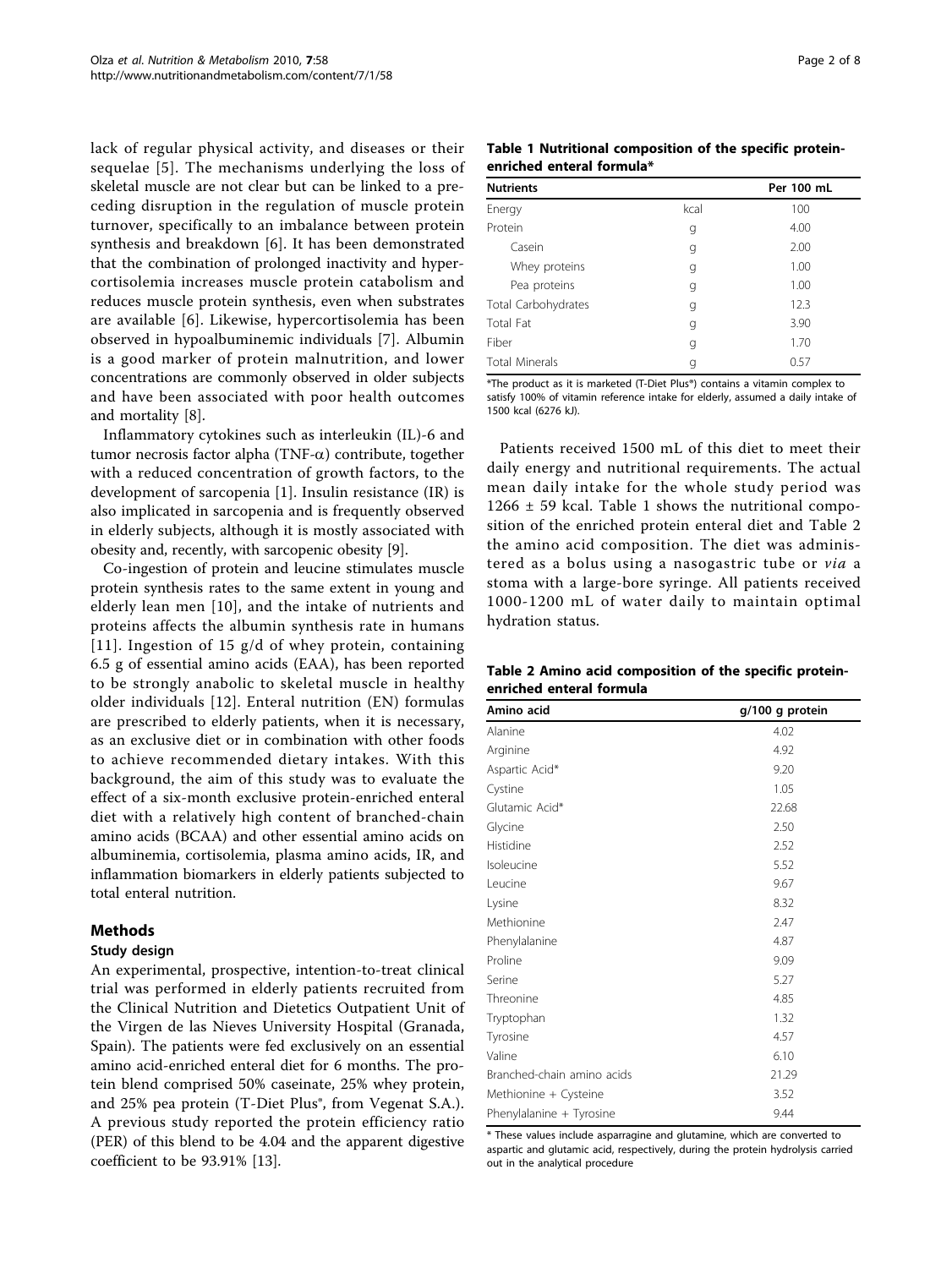#### Subjects

Thirty-two patients (25 female, 7 male; mean age 70.1 ± 3.7 yrs) from the Clinical Nutrition and Dietetics Outpatient Unit of our hospital participated in the study. Inclusion criteria were: age >65 years, prescription of total enteral nutrition for ≥6 months, and voluntary consent to participate. Exclusion criteria were: unstable clinical condition, fatal illness, inclusion in other clinical trial, or refusal to participate. The patient or next of kin was informed about the purpose and procedures of the study before written consent was obtained. The protocol was performed in accordance with the Declaration of Helsinki and approved by the Ethics Committee of our hospital. At the end of the experimental period, only 17 of the 32 enrolled patients remained in the study; 15 patients were lost to the study due to: refusal to continue in the study  $(n =$ 6), death (n = 4), change in diet (n = 3) (two moved to a nursing home in other province, and one was prescribed a specific formula for diabetics due to his clinical condition), and withdrawal of enteral nutrition ( $n =$ 2). Table 3 shows the baseline demographic and anthropometric characteristics of the subjects and their concomitant diseases and medication. A large proportion of patients had cognitive deficits and a history of cerebrovascular diseases and cardiovascular events. The majority were receiving gastric protectors and a large proportion psycho-drugs and anticoagulants.

#### Table 3 Baseline demographic and anthropometric characteristics of the subjects, concomitant diseases and medication

|                                  | Demographic and anthropometric characteristics     |               |
|----------------------------------|----------------------------------------------------|---------------|
| Age (y)                          |                                                    | $70.1 + 3.7*$ |
| $S_{PX}$                         | Female                                             | 25            |
|                                  | Male                                               | 7             |
| Tricipital Skinfold (mm)         |                                                    | $17.6 + 2.2$  |
| Mid Arm circumference (cm)       |                                                    | $74.3 + 1.0$  |
| Concomitant diseases (%)         |                                                    |               |
|                                  | Cognitive deficits and Alzheimer disease           | 52.9          |
|                                  | Cerebrovascular diseases and cardiovascular events | 41.2          |
| Other causes (cancer, accidents) | 17.6                                               |               |
| Medication (%)                   |                                                    |               |
| Gastric protectors               |                                                    | 82.3          |
| Psychodrugs                      |                                                    | 400           |
| Anticoagulants                   |                                                    | 412           |
| Antihypertension medication      |                                                    | 25.0          |
| Diuretics                        |                                                    | 30.0          |
| Analgesics                       |                                                    | 20.0          |
| Antiarrhythmics                  |                                                    | 15.0          |
| Antidiabetics                    |                                                    | 5.0           |

 $*x \pm$  SEM (for all such values).

# Anthropometric measurements

No attempt was made to measure the weight or height of the patients, who were mostly bed-bound. Measurements were taken of the mid-arm circumference (MAC) and tricipital skinfold (TS). The MAC (in cm) was measured midway between the tips of the acromion and olecranon processes, using a flexible tape measure. The TS (in mm) was taken on the dorsal arm midway between the tips of the acromion and olecranon, using a caliper. These measurements were compared with reference tables for the elderly Spanish population classified by age and sex [[14\]](#page-7-0).

#### Blood samples

Fasting blood samples were obtained from patients between 8:00 and 10:00 am after 8-10 h overnight fasting at baseline (before diet) and again after 3 and 6 months of the study diet. Serum and plasma (EDTAcoated tubes from BD Vacutainer, Plymouth, UK) were separated by centrifugation (15 min at 1750 g) and immediately processed or divided into aliquots and frozen at -80°C until their analysis.

#### Biochemical analysis

Plasma urea (Coefficient of Variation [CV 2.8%]), creatinine (CV 3.2%), albumin (CV 3%), and glucose (CV 1%) were determined by standardized spectrophotometric techniques using a Roche Hitachi Modular DDP clinical analyzer system (Roche Diagnostics Spain, S.L., Barcelona). Cortisol (CV 1.7%) and adrenocorticotropin hormone (ACTH) (CV 8.9%) were determined by chemiluminescence using a LIAISON Immunoassay Analyzer (Soaring S.T.A, Saluggia, Italy). Fasting insulin (CV 2.6%) was analyzed by standardized electrochemiluminescence using an E-170 Elecsys Modular Analytics system (Roche Diagnostics España, S.L., Barcelona). All biochemical analyses were performed in the Virgen de las Nieves University Hospital. IR was calculated by using the homeostatic assessment model (HOMA-IR), defined by the equation  $HOMA-IR$  = fasting glucose  $(mM)$  × fasting insulin  $(\mu U/mL)/22.5$ .

## Inflammatory biomarkers

LINCOplex™kits (Linco Research, MO) were used on a Luminex® 200™System (Luminex Corporation, TX) to determine IL-6 (CV 7.8%), IL-8 (CV 7.9%), TNF- $\alpha$  (CV 7.8%) (Cat. #HADK2-61K-B), and adiponectin (CV 9.2%) (Cat. #HCVD1-67AK). C-reactive protein (C-RP) (CV 4%) was determined with a particle-enhanced turbidimetric immunoassay (PETIA) (Dade Behring Inc., IL).

#### Amino acid analysis

Plasma amino acids were determined by high-performance liquid chromatography (HPLC) using a Beckman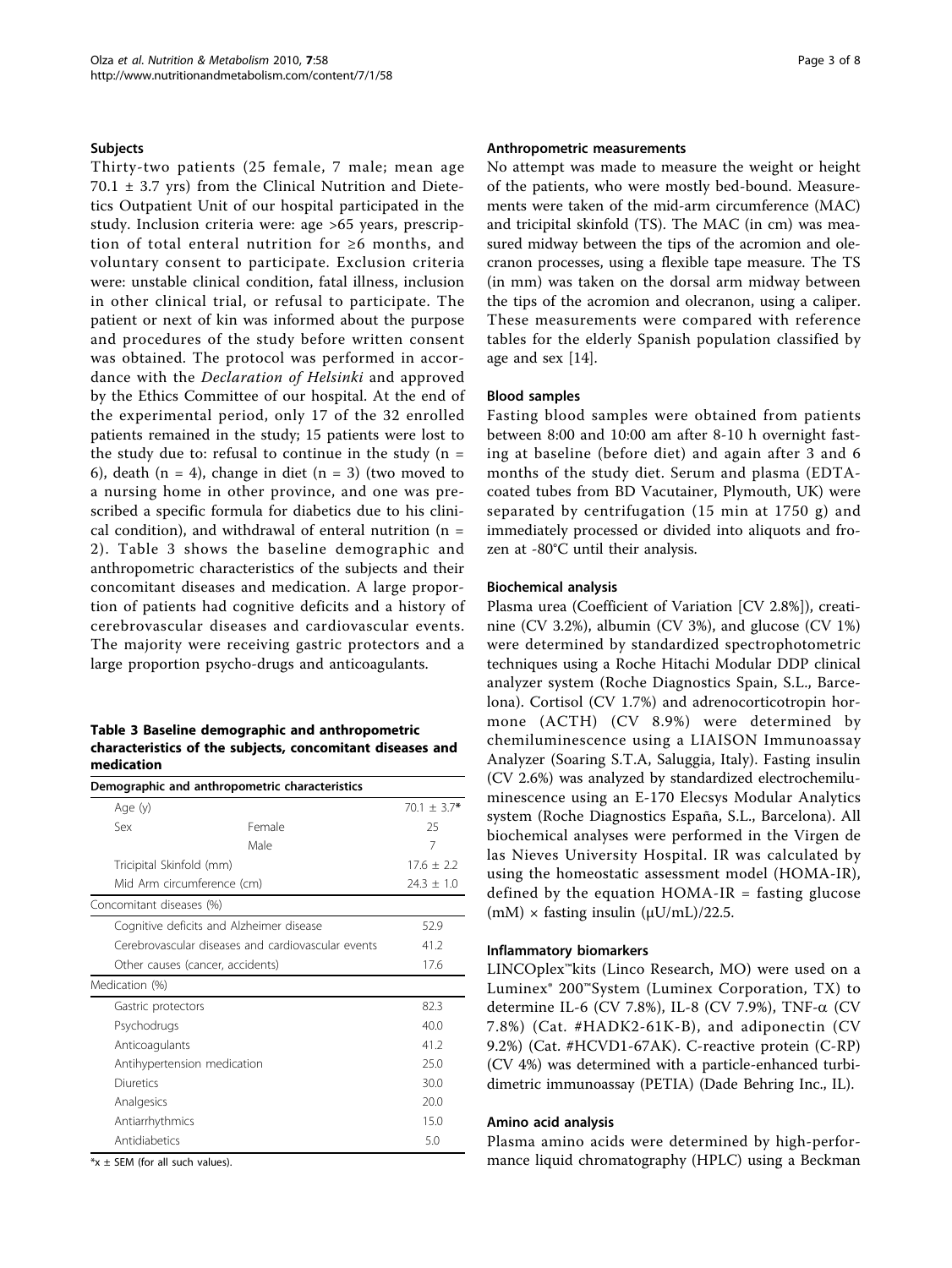system gold HPLC (Beckman Coulter Inc. Fullerton, CA), which includes a solvent module 126AA, post column reactor 232, detector 168, autosampler 508, and a 3×250-mm spherogel AA lithium column (sulfonated polystyrene-divinylbenzene copolymers), as previously described by Le Boucher et al [[15](#page-7-0)]. Lithium column eluents Li-292, Li-365, and Li-375 and trione ninhydrin reagent were from Pickering Laboratories (Mountain View, CA), and norleucine was from Sigma (St. Louis, MO).

## Statistical analysis

Plasma cortisol, ACTH, urea, creatinine, IR, inflammation biomarkers, and amino acids are expressed as mean values with standard error of the mean (SEM). The anthropometric and albumin values are expressed as a percentage of reference values for healthy individuals [[14\]](#page-7-0). Variables were checked for normality and homogeneous variance by using the Kolmogorov-Smirnov and the Levene tests, respectively. As most of the data did not follow a normal distribution, the non-parametric Friedman test for three repeated measures was used to assess differences as a function of treatment time. The Wilcoxon test was used for *post hoc* comparisons to analyze specific differences between times. Percentages were compared using a chi-square test. Correlations between different variables were assessed using the rank Spearman test. A value of  $p < 0.05$  was considered significant. SPSS 15.01 for Windows (SPSS Inc., Chicago, IL) was used for the data analyses.

#### Results

No significant differences in anthropometric measurements were found between before and after consumption of the enriched-protein enteral formula for 6 months. However, the percentage of subjects with albumin below the normal plasma cut-off value fell from 18% at baseline to 0% at 6 months (Table 4).

As shown in Figure 1A, reductions from baseline values were observed in plasma ACTH (baseline,  $15.37 \pm 1.08$  pmol/L; 3 months,  $9.85 \pm 0.83$  pmol/L;

Table 4 Albumin and anthropometric measurements below the normal range in elderly patients receiving a protein-enriched enteral diet for 6 months

| Percentage of patients | 0 mo | 3 mo | 6 mo | P*    |
|------------------------|------|------|------|-------|
| Albumin                | 188  | 63   |      | 0.060 |
| Mid-arm circumference  | 313  | 235  | 294  | 0.874 |
| Triceps skinfold       | 375  | 412  | 412  | 0918  |

Undernutrition was defined by plasma albumin < 3 g/dL, mid-arm circumference < 25th percentile, and triceps skinfold < 25th percentile by age and sex in the elderly [[14\]](#page-7-0).

\*Differences among sample times were tested using the chi-square test, considering  $P < 0.05$  to be significant.



6 months,  $9.56 \pm 1.18$  pmol/L;  $p = 0.004$ ) and in plasma cortisol (baseline,  $423 \pm 23$  nmol/L; 3 months,  $361 \pm 35$ nmol/L, 6 months,  $(257 \pm 29 \text{ nmol/L}; p = 0.001)$ .

Total plasma amino acids progressively increased (Figure 1B) from 1963  $±$  195 μmol/L at baseline to 2809  $±$ 175 μmol/L at six months ( $p = 0.008$ ); essential amino acids increased from  $558 \pm 64$  µmol/L at baseline to 731  $\pm$  34 µmol/L ( $p = 0.023$ ) at three months and remained fairly constant later on. No changes were observed over the study period in plasma urea or creatinine (Figure 1C), which remained at normal concentrations, while 3 methylhistidine (Figure 1D) was unchanged at three months but lower ( $p = 0.003$ ) at six months. Total plasma amino acids were negatively correlated with plasma cortisol ( $r = -0.406$ ,  $P < 0.007$ ).

Specific plasma amino acid concentrations are reported in Table [5](#page-4-0). Between three and six months, there were increased concentrations of leucine ( $p =$ 0.002), valine ( $p = 0.006$ ), cysteine ( $p = 0.002$ ), citrulline  $(p = 0.006)$ , glutamine  $(p = 0.008)$ , asparagine  $(p = 0.006)$ 0.001), phenylalanine ( $p = 0.015$ ) and tyrosine ( $p =$ 0.017). In comparison to baseline values, threonine was higher at three months ( $p = 0.017$ ) and arginine at six months ( $p = 0.004$ ), while proline, histidine, and methionine were higher at three months ( $p = 0.048$ ,  $p = 0.009$ , and  $p = 0.012$ , respectively) but the same as baseline concentrations at six months. Taurine increased progressively from baseline to six months ( $p = 0.001$ ), while alanine, glycine, isoleucine, serine, glutamic and aspartic acids, lysine, ornithine, and hydroxyproline remained largely unchanged.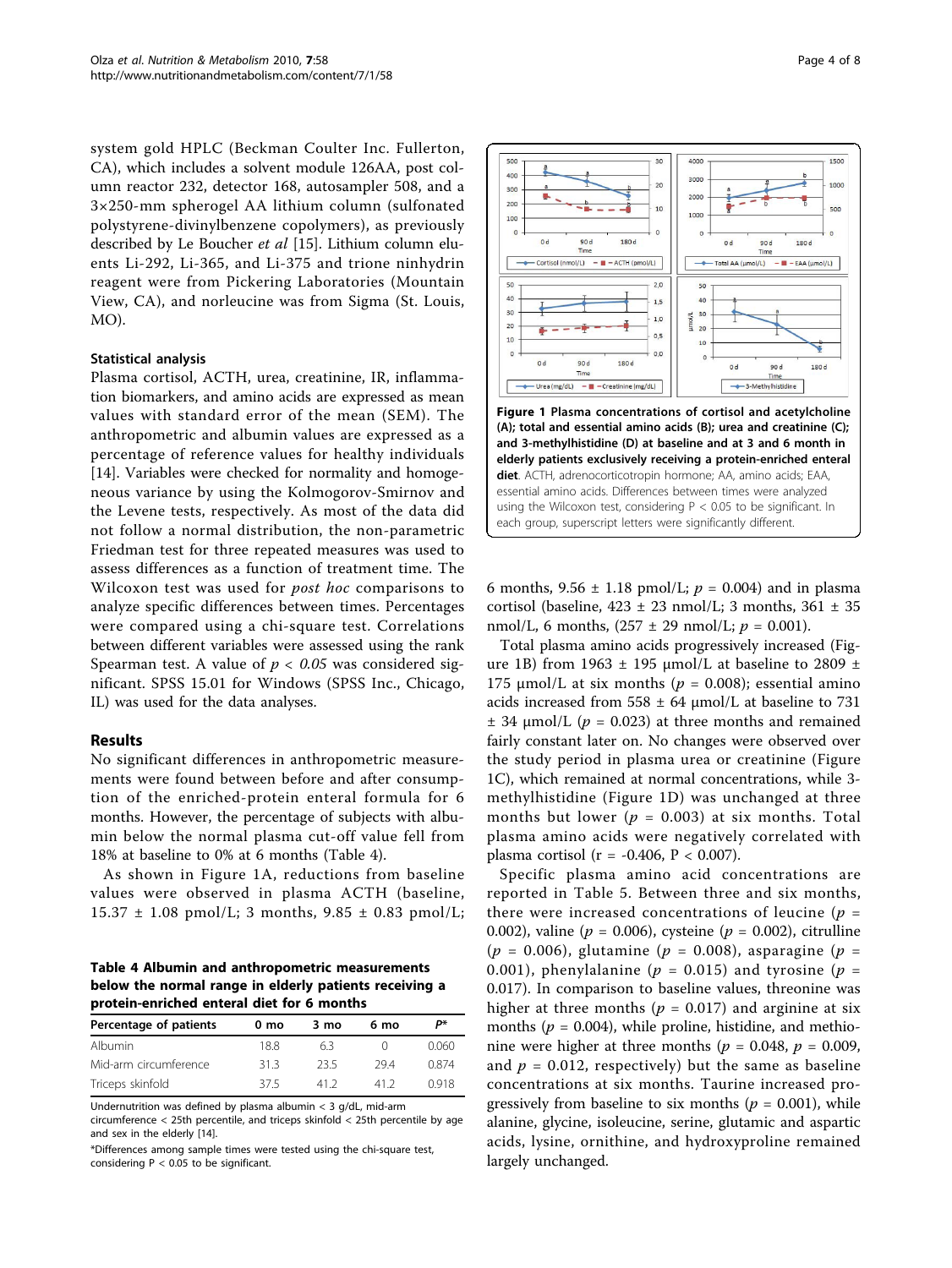<span id="page-4-0"></span>Table 5 Plasma amino acid concentrations and indexes at baseline and at 3 and 6 months in elderly patients

| exclusively receiving a protein-enriched enteral diet |                              |                              |                         |         |  |  |
|-------------------------------------------------------|------------------------------|------------------------------|-------------------------|---------|--|--|
| Amino Acids<br>(µmol/L)                               | 0 mo                         | 3 mo                         | 6 mo                    | P*      |  |  |
| Aliphatic amino acids                                 |                              |                              |                         |         |  |  |
| Alanine                                               | $317 \pm 33$ <sup>†</sup>    | $315 \pm 39$                 | $342 \pm 32$            | .607    |  |  |
| Glycine                                               | $143 \pm 18$                 | $183 \pm 20$                 | $208 \pm 18$            | .168    |  |  |
| Branched-chain amino<br>acids                         |                              |                              |                         |         |  |  |
| Isoleucine                                            | $38 \pm 4$                   | $41 \pm 6$                   | $52 \pm 3$              | .062    |  |  |
| Leucine                                               | $68 \pm 8^{\mathrm{a}}$ *    | $57 \pm 6^a$                 | $96 \pm 6^b$            | .002    |  |  |
| Valine                                                | $146 \pm 22^{ab}$            | $130 \pm 12^a$               | $178 \pm 12^{b}$        | .007    |  |  |
| Hydroxyl amino acids                                  |                              |                              |                         |         |  |  |
| Threonine                                             | $87 \pm 10^3$                | $132 \pm 20^{b}$             | $150 \pm 17^{\rm b}$    | .001    |  |  |
| Serine                                                | $75 \pm 7$                   | $77 \pm 10$                  | $83 \pm 7$              | .449    |  |  |
| Sulfur amino acids                                    |                              |                              |                         |         |  |  |
| Taurine                                               | $7 \pm 1^a$                  | $11 \pm 3^{b}$               | $102 \pm 11^c$          | < 0.001 |  |  |
| Cysteine                                              | $20 \pm 5^{\circ}$           | $25 \pm 8^a$                 | $68 \pm 6^{\circ}$      | < .001  |  |  |
| Methionine                                            | $24 \pm 7^{\circ}$           | $59 \pm 8^{b}$               | $74 + 1^a$              | .002    |  |  |
| Acidic amino acids<br>and amides                      |                              |                              |                         |         |  |  |
| Glutamic Acid                                         | $47 \pm 7$                   | $46 \pm 8$                   | $46 \pm 8$              | .766    |  |  |
| Glutamine                                             | 454 $\pm$ 64 <sup>a</sup>    | $500 \pm 102^{\circ}$        | $968 \pm 123^{b}$       | .001    |  |  |
| Aspartic Acid                                         | 7 ± 1                        | $7 \pm 1$                    | $6 \pm 1$               | .189    |  |  |
| Asparagine                                            | $43 \pm 8^a$                 | $21 \pm 6^a$                 | $71 \pm 6^b$            | .001    |  |  |
| Aromatic amino acids                                  |                              |                              |                         |         |  |  |
| Phenylalanine                                         | $36 \pm 5^{\circ}$           | $37 \pm 4^a$                 | $51 \pm 3^{b}$          | .015    |  |  |
| Tyrosine                                              | $40 \pm 4^a$                 | $38 \pm 4^a$                 | $56 \pm 5^{b}$          | .017    |  |  |
| Basic amino acids                                     |                              |                              |                         |         |  |  |
| Arginine                                              | $30 \pm 4^{\circ}$           | $44 \pm 6^{ab}$              | $54 \pm 5^{b}$          | .005    |  |  |
| Citrulline                                            | $31 \pm 7^a$                 | $25 \pm 5^{\circ}$           | $46 \pm 4^b$            | .006    |  |  |
| Histidine                                             | $81 \pm 14^{\circ}$          | $130 \pm 13^{b}$             | $85 \pm 5^{\circ}$      | .022    |  |  |
| Lysine                                                | $86 \pm 12$                  | $114 \pm 16$                 | $91 \pm 5$              | .189    |  |  |
| Ornithine                                             | $77 \pm 14$                  | $99 \pm 21$                  | $83 \pm 7$              | .549    |  |  |
| Imino acids                                           |                              |                              |                         |         |  |  |
| Hydroxyproline                                        | $12 \pm 2$                   | $14 \pm 2$                   | $8 \pm 1$               | .257    |  |  |
| Proline                                               | $190 \pm 25^{\circ}$         | $128 \pm 13^{b}$             | $194 \pm 21^{a}$        | .046    |  |  |
| Amino Acid Indexes                                    |                              |                              |                         |         |  |  |
| NEAA/EAA                                              | $2.54 \pm 0.14$ <sup>a</sup> | $2.34 \pm 0.52^b$            | $2.93 \pm 0.20^a$       | .008    |  |  |
| BCAA (µmol/L)                                         | 256 ± 32ª                    | $228 \pm 16^{\circ}$         | $326 \pm 21^{b}$        | .007    |  |  |
| Alanine/<br>Threonine                                 | $3.85 \pm 0.40^a$            | $3.93 \pm 0.41^{ab}$         | $2.56 \pm 0.31^{\rm b}$ | .017    |  |  |
| Glycine/Valine                                        | $1.09 \pm 0.15$              | $2.12 \pm 0.62$              | $1.23 \pm 0.12$         | .420    |  |  |
| Alanine/Leucine                                       | $4.85 \pm 0.40^a$            | $5.78 \pm 0.66^a$            | $3.59 \pm 0.27^{\rm b}$ | .004    |  |  |
| Alanine/BCAA                                          | $1.36 \pm$<br>$0.15^{ab}$    | $1.35 \pm 0.13^{\circ}$      | $1.05 \pm 0.07^{\rm b}$ | .017    |  |  |
| Phenylalanine/<br>Tyrosine                            | $0.92 \pm 0.07$              | $1.00 \pm 0.06$              | $0.96 \pm 0.05$         | .449    |  |  |
| Cysteine/<br>Methionine                               | $1.46 \pm 0.41$ <sup>a</sup> | $0.88 \pm 0.40^a$            | $2.80 \pm 0.20^b$       | .001    |  |  |
| H Index                                               | $2.25 \pm 0.22$              | $2.52 \pm 0.21$              | $1.98 \pm 0.13$         | .071    |  |  |
| Whitehead Index                                       | $2.66 \pm 0.25$ <sup>a</sup> | $2.50 \pm 0.35$ <sup>a</sup> | $4.15 \pm 0.43^b$       | < 0.001 |  |  |

NEAA, nonessential amino acids; EAA, essential amino acids; BCAA, branchedchain amino acids; H Index, relationship between the sum of serine, glycine, and alanine concentrations and the BCAA concentration; Whitehead Index, relationship between the sum of serine, glycine, glutamine, and taurine concentrations and the sum of methionine and BCAA concentrations. Tryptophan concentrations are not reported, because much of this amino acid is bound to plasma proteins, which are eliminated during the deproteinization step in the analytical procedure

\* Differences among sample times were tested using Friedman test for three repeated measures, considering  $P < 0.05$  to be significant.

 $+x \pm$  SEM (for all values)

‡ Differences between times were analyzed using the Wilcoxon test, considering  $P < 0.05$  to be significant. In each group, mean values within the same row with unlike superscript letters were significantly different.

Amino acid indexes of nutritional and metabolic interest are shown in Table 5. The ratio of nonessential to essential amino acids (NEAA/EAA) was lower at three months ( $p = 0.041$ ) but similar to baseline at six months. Between three and six months of the diet, BCAA, Cys/Met ratio, and Whitehouse index increased  $(p = 0.002, p = 0.002, p = 0.001,$  respectively) and the Ala/Leu and Ala/BCAA ratios decreased ( $p = 0.006$ ,  $p =$ 0.012, respectively). The Ala/Thr was lower at six months than at baseline ( $p = 0.001$ ). No changes were observed during the trial (at 3 or 6 months) in other indexes (Table 5) or in insulin, HOMA-IR, adiponectin, C-RP, IL-6, or IL-8 values (Table [6\)](#page-5-0). TNF- $\alpha$  slightly increased from three to six months ( $p = 0.041$ ).

#### **Discussion**

The main findings of this study were that after six months on an exclusive diet of specific protein-enriched enteral formula with a relatively high content of BCAA and other EAA, elderly patients showed a decrease in plasma cortisol concentrations and an increase in total plasma amino acid concentrations, especially of the essential amino acids leucine, valine and the conditionally essential amino acids arginine and glutamine. The plasma concentration of 3-methylhistidine, a biomarker of protein breakdown, was also decreased in these patients, but no changes were observed in creatinine, IR, or inflammation biomarkers, except for a slight increase in TNF- $\alpha$  at 6 months. There was a trend to a decrease in the percentage of patients with albumin levels below normal range over the duration of the diet ( $P = 0.06$ , Kendall's tau b), thus, this percentage decreased to zero after six months of the exclusive diet. These results suggest that plasma albumin concentrations can be increased by an adequate amount and quality of amino acid intake.

The Aging and Body Composition [\[8](#page-7-0)] study reported an association between low serum albumin concentration and greater loss of skeletal muscle mass. Comparison of the fractional synthesis rate (FSR) of albumin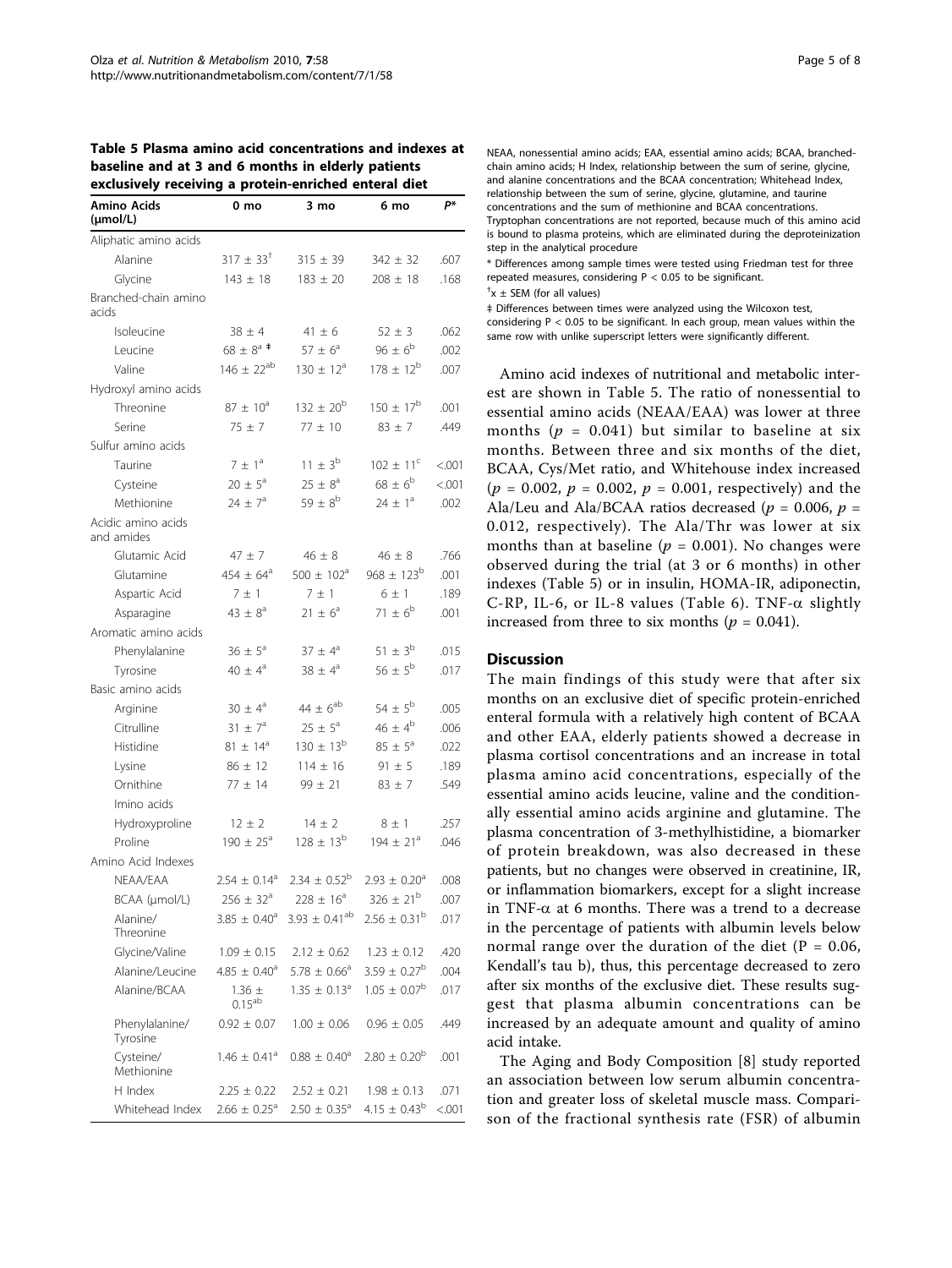|                                    | $0 \text{ mo}$            | $3 \text{ mo}$             | 6 mo            | P*    |
|------------------------------------|---------------------------|----------------------------|-----------------|-------|
| Insulin (mU/L)                     | $3.12 \pm 0.65^+$         | $6.30 + 1.32$              | $4.62 + 0.99$   | 0.066 |
| <b>HOMA-IR</b>                     | $0.65 \pm 0.13$           | $1.41 \pm 0.31$            | $0.95 + 0.20$   | 0.087 |
| Adiponectin (mg/mL)                | $18.7 \pm 1.5$            | $19.0 + 1.6$               | $20.3 \pm 2.3$  | 0.926 |
| C-reactive protein (mg/L)          | $1.26 \pm 0.44$           | $1.58 \pm 0.58$            | $0.91 \pm 0.28$ | 0.886 |
| Interleukin 6 (ng/L)               | $20.65 + 4.10$            | $29.36 + 8.45$             | $17.69 + 6.29$  | 0.424 |
| Tumor Necrosis Factor alpha (ng/L) | $4.28 \pm 0.44^{\circ}$ * | $4.53 + 0.44$ <sup>a</sup> | $5.42 + 0.46^b$ | 0.007 |
| Interleukin 8 (ng/L)               | $6.35 + 0.94$             | $6.62 \pm 1.88$            | $5.38 \pm 1.39$ | 0.165 |

<span id="page-5-0"></span>Table 6 Insulin resistance and inflammatory biomarker concentrations at baseline and at 3 and 6 month in elderly patients exclusively receiving a protein-enriched enteral diet

HOMA-IR, homeostasis model assessment for insulin resistance.

\* Differences between times were analyzed using the Friedman test, considering P < 0.05 to be significant.

 $^{\dagger}$ x  $\pm$  SEM (for all values).

Differences between times were analyzed using the Wilcoxon test, considering P < 0.05 to be significant. In each group, mean values within the same row with unlike superscript letters were significantly different.

between young and old individuals indicated that this rate was not affected by increasing age. However, the FSR was reduced in individuals with an inadequate protein intake due to a reduction in the availability of amino acid substrate [[11\]](#page-7-0). Moreover, the ingestion of 15 g/d of a mixture of EAA for 3 months in older women in a between meal fashion resulted in an increased basal FSR and improvement of the lean body mass [[16\]](#page-7-0), although these authors did not attempt to evaluate whether the inclusion of both EAA and NEAA would yielded the same results.

Efforts have been spent to mitigate sarcopenia in the elderly using a variety of hormones without satisfactory results [\[17\]](#page-7-0). However, the oral ingestion of EAA stimulates muscle protein synthesis, without affecting muscle proteolysis [\[10,11](#page-7-0)]. Sarcopenia has been associated with an elevated cortisol concentration, and ACTH and cortisol concentrations were reduced in our patients as a result of the protein-enriched enteral diet. Cortisol is known to stimulate the degradation and inhibit the synthesis of muscle proteins [[18](#page-7-0)]. One study of 26 middle-aged and 21 elderly men found a negative relationship between cortisol and muscle strength of the knee extensor [[19\]](#page-7-0), and another study found a negative relationship between cortisol and high physical performance in elderly subjects.

A major increase in leucine was achieved with the present diet, suggesting a possible increase in protein synthesis. In fact, leucine and insulin are the main regulators of body protein synthesis, which is mediated by the mTOR signaling pathway, involving type 1 phosphoinositide-3 kinase (PI3K) and protein kinase B (PKB/ Akt) [\[20](#page-7-0)]. Studies in old rats showed that protein synthesis was stimulated by supplementation with leucine [[21\]](#page-7-0). The same effect was observed by Rieu et al  $[22]$  $[22]$  in the elderly and by Koopman et al. in both elderly and young individuals [[10](#page-7-0)]. Recent studies indicated that a novel class type 3 PI3K, vacuolar protein sorting 34 (Vps34), which is stimulated by amino acids, primarily by leucine, increases the production of PI3P. PI3P recruits proteins containing FYVE or PX to enhance phosphorylation and activation of mTOR, which finally inhibits 4EBP-1 and activates S6K1 [\[20\]](#page-7-0). Compared with the composition of the FAO/WHO reference protein intake [[23](#page-7-0)], the enteral diet used in the present study supplied about twice the content of BCAA.

Some EAA and NEAA, including arginine, glutamine, and proline, are important regulators of key metabolic pathways that are necessary for maintenance, growth, reproduction, and immunity in organisms, enhancing protein secretion and improving health [[24\]](#page-7-0). Glutamine and proline metabolisms are interconnected via glutamate and pyrroline-5-carboxilate and both amino acids can serve as an important precursor for arginine [[25](#page-7-0)]. Glutamine participates in protein synthesis, gluconeogenesis, inter-organ nitrogen transfer, nucleic acid biosynthesis, immune response, regulation of cellular redox state, and ammonia detoxification [[26](#page-7-0)] by shuttling ammonia to the gut and kidney for excretion and as a precursor to arginine and urea synthesis [[25](#page-7-0)]. Arginine is synthesized in the liver, but there is no net synthesis via the hepatic urea cycle, because there is high arginase activity to hydrolyze this amino acid. In adults, the endogenous synthesis of arginine involves the intestinalrenal axis [[27\]](#page-7-0). Citrulline is synthesized from glutamine, glutamic acid, and proline in the enterocyte, released from the small intestine, and taken up primarily by kidneys for arginine production. Besides the kidney, citrulline is readily converted into arginine in nearly all types of cells [[27](#page-7-0)]. In our study, citrulline increased from 3 to 6 month of the enteral diet, indicating that it provided sufficient substrates (i.e., glutamate and glutamine) for its synthesis and explaining the increased plasma arginine levels. The protein source used in the present study is not only rich in glutamine but also in proline (high proportion of casein) and arginine (pea protein content).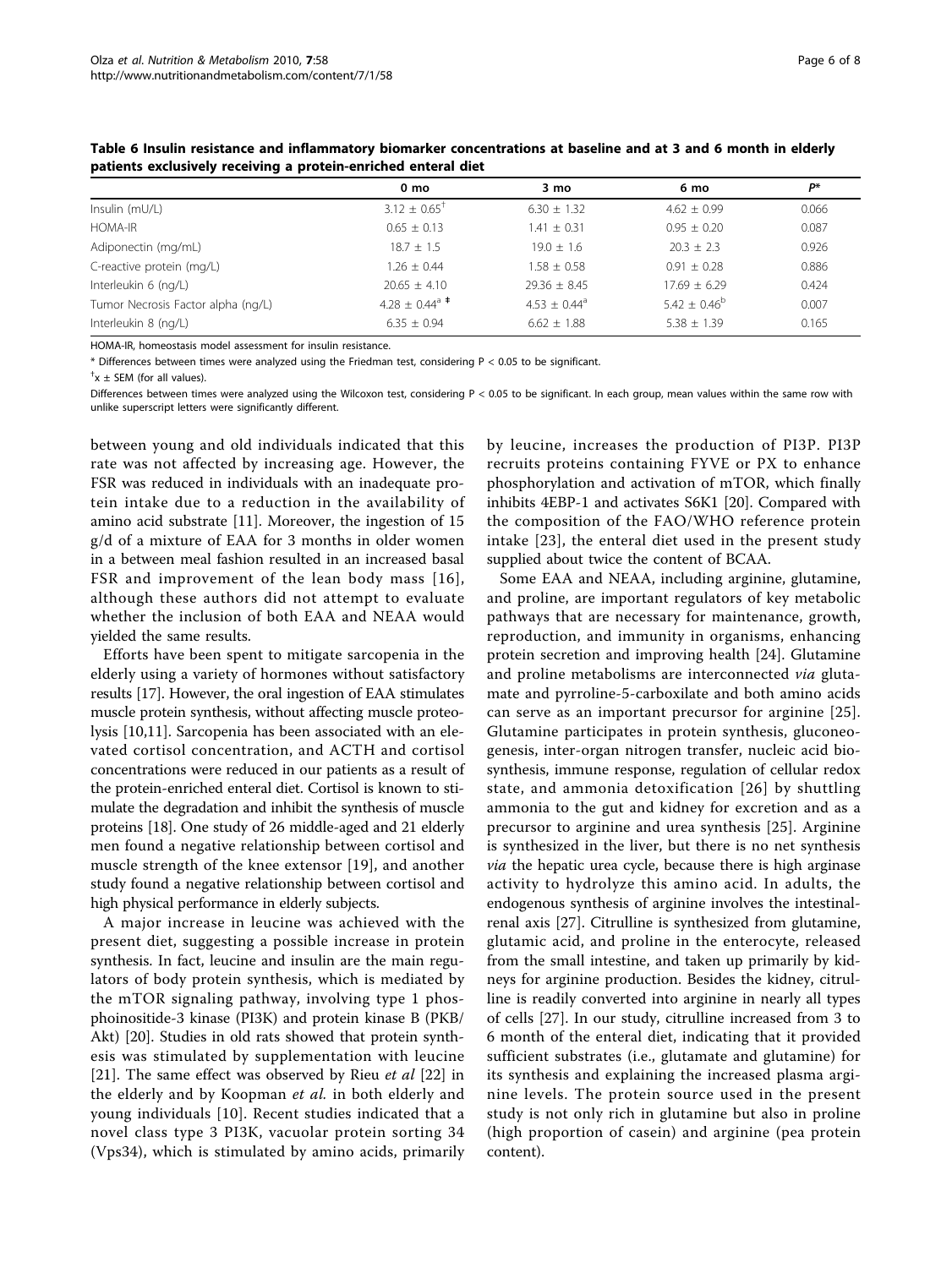<span id="page-6-0"></span>Other amino acids, such as those containing sulfur, are of importance in health. The major end-products of methionine and cysteine metabolism are glutathione (GSH), homocysteine, and taurine, which have key roles in the antioxidant defense system and in the intestinal immune response. GSH is the major intracellular lowmolecular weight thiol and plays an important part in regulating the homeostasis of free radicals and cytoprotective events [\[28](#page-7-0)]. The increase in cysteine levels between three to six months on our diet is of interest, because cysteine is the rate-limiting amino acid for GSH synthesis. There was also an increase in taurine, which participates in maintaining the antioxidant system and is the main component of the free amino acid pool of lymphocytes, indicating its potential importance in immune and proinflamatory responses. Taurine is also involved in detoxification, membrane stabilization, and retinal and cardiac function [\[26](#page-7-0)]. Hence, dietary supplementation using a protein source with a high biological value and an adequate distribution of both essential and semi-essential amino acids [[13](#page-7-0)] appears to be a good strategy to maintain plasma amino acid levels and reduce glucocorticoids and muscle breakdown in the elderly. Thus, a decrease in plasma 3-methylhistidine intake was achieved with our enteral diet, indicating a lesser protein breakdown, since this metabolite cannot be reincorporated into proteins after its release by protein degradation. Furthermore, there was no change in creatinine, a biomarker of protein degradation, suggesting maintenance of the muscular mass without reduction of the arginine pool.

An inflammatory state is usually present in sarcopenia, although it is more frequent in cancer patients. In the elderly, however, the degree to which sarcopenia is associated with a reduced insulin response and/or the presence of inflammatory factors is not clear. The increase in IL-6 with age is well documented. Bautman et al. observed an association between lower muscle performance and higher IL-6 levels in hospitalized geriatric patients [[29\]](#page-7-0), and Yende et al reported low quadriceps strength in elderly individuals with high levels of IL-6 and TNF- $\alpha$  [\[30\]](#page-7-0). In the present study, the enteral diet produced no changes in IR or increase in inflammation biomarkers, (IL-6, IL-8 and C-RP), except in the case of TNF- $\alpha$  which increased but remaining within normal ranges, indicating that it did not induce an inflammatory state or influence levels of pro-inflammatory cytokines, while maintaining the homeostasis of nitrogen metabolism.

Our study has some limitations, including the large number of subjects who did not complete it, although its duration was sufficient for some specific metabolic changes to be observed. We were not able to measure the FSR or other parameters directly related to protein synthesis and muscle strength because of the clinical

condition of our patients, with the majority having cognitive deficits.

#### Conclusion

Based on our findings, we can conclude that an enteral diet with a specific blend of protein source with a high proportion of BCCA, glutamate/glutamine, and arginine, among other essential and conditionally essential amino acids, increases plasma essential amino acids, especially leucine, and decreases cortisol and 3-methylhistidine, suggesting that protein synthesis is enhanced and protein degradation is reduced.

#### Abbreviations

IL: interleukin; TNF-a: tumor necrosis factor alpha; IR: insulin resistance; EAA: essential amino acids; EN: enteral nutrition; BCAA: branched-chain amino acids; PER protein efficiency ratio; MAC: mid-arm circumference; TS: tricipital skinfold; CV: coefficient of variation; HOMA: homeostatic assessment model; C-RP: C-reactive protein; PETIA: particle-enhanced turbidimetric immunoassay; HPLC: high-performance liquid chromatography; ACTH: adrenocorticotropin hormone; SEM standard error of the mean; NEAA: nonessential amino acids; FSR: fractional synthesis rate; PI3K: phosphoinositide-3 kinase; PKB/Akt: protein kinase B; Vps34: vacuolar protein sorting 34; GSH: glutathione.

#### Acknowledgements

Authors would like to thank the patients and institutions that participated in the study. This study was financed by Vegenat S.A. Vegenat S.A. has designed the new formula for EN.

#### Author details

<sup>1</sup>Department of Biochemistry and Molecular Biology II, Institute of Nutrition and Food Technology, Biomedical Research Center, University of Granada, Granada, Spain. <sup>2</sup>Clinical Analysis Service, University Hospital Virgen de las Nieves, Granada, Spain. <sup>3</sup>Clinical Nutrition and Dietetic Unit, University Hospital Virgen de las Nieves, Granada, Spain. <sup>4</sup>Department of I+D Vegenat S.A, Pueblonuevo del Guadiana, Badajoz, Spain.

#### Authors' contributions

JO carried out the study, the statistical analyses and participated in the drafting of the manuscript; MDM was involved in the data analyses; RP participated in the amino acid and hormone analyses; CMA took part in the inflammatory biomarker analyses; MP conceived of the study and was responsible for the design of the product; RMT was involved in the study design and coordination of institutions; APC participated in the design of the product and the study; AG participated in the design of the product, was responsible for coordinating the study, and collaborated in the data analysis and drafting of the manuscript. All authors read and approved the final manuscript.

#### Competing interests

MP is a member of the Research and Development Department of Vegenat, the company that funded the present study, and she was involved in the development of the product T-Diet Plus. AG has no contractual relationship with Vegenat but participated in the product design as part of a research contract between the University of Granada Foundation and Vegenat (Contract n° 2388).

#### Received: 6 April 2010 Accepted: 13 July 2010 Published: 13 July 2010

#### References

- 1. Lee CE, McArdle A, Griffiths RD: [The role of hormones, cytokines and heat](http://www.ncbi.nlm.nih.gov/pubmed/17590243?dopt=Abstract) [shock proteins during age-related muscle loss.](http://www.ncbi.nlm.nih.gov/pubmed/17590243?dopt=Abstract) Clin Nutr 2007, 26:524-534.
- 2. Combaret L, Dardevet D, Béchet D, Taillandier D, Mosoni L, Attaix D: [Skeletal muscle proteolysis in aging.](http://www.ncbi.nlm.nih.gov/pubmed/19057185?dopt=Abstract) Curr Opin Clin Nutr Metab Care 2009, 12:37-41.